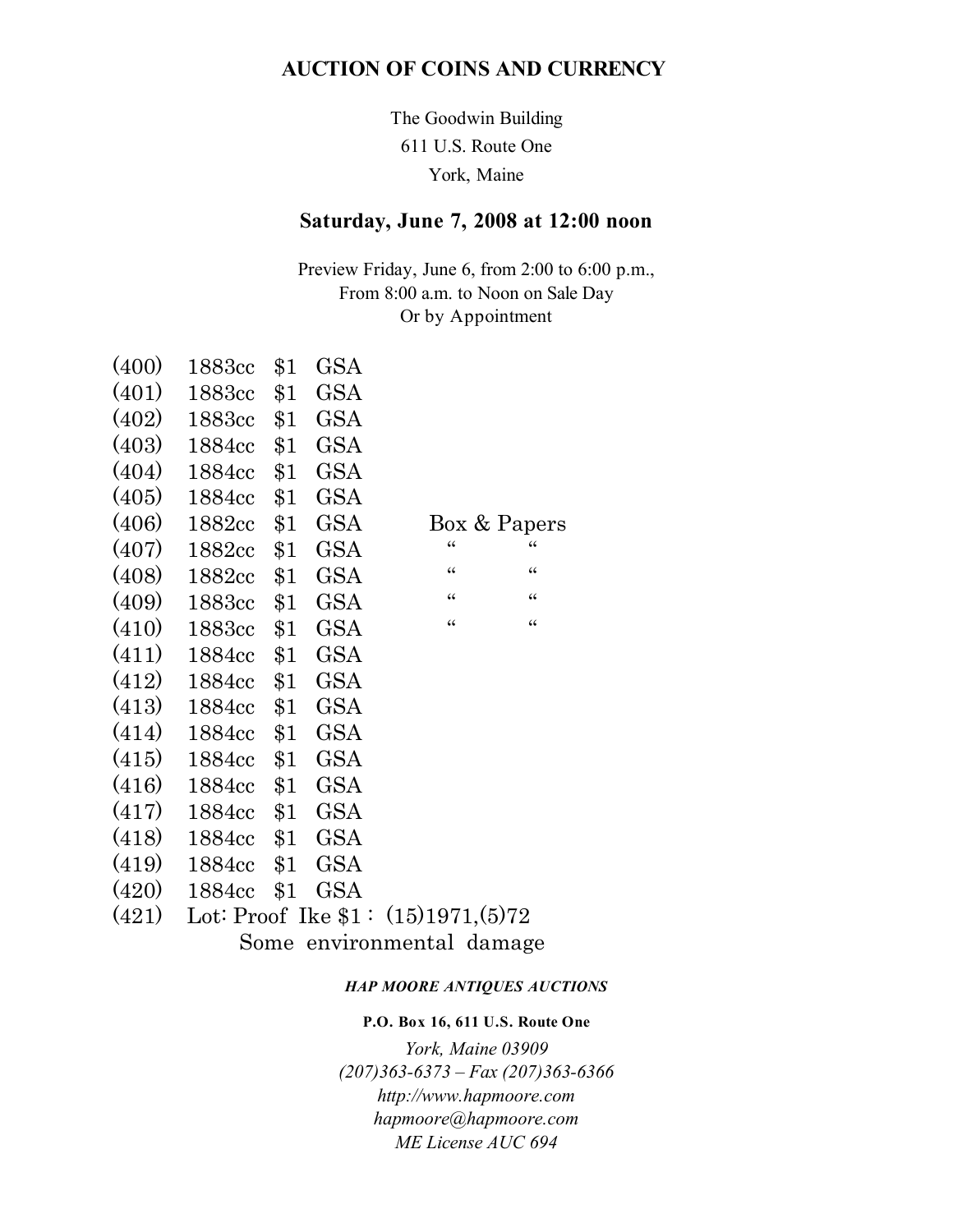(422) Lot: Proof Sets: (5)1972,(4)76,(10)76 3 pc.,(2)77,(4)78,(24)81 Some environmental damage

(423) Lot: Proof Sets: Bahamas: 1971,73

 Barbados: 1973,74 BVI: 1973 Jamaica: 1971,72,73

Papau: 1975

Trinidad: 1974

 Mint Sets: Australia: 1966 Jamaica: 1971

Bahamas: 1971 \$2 Proof

- Panama: 1971 \$20 Proof
- (424) Lot: 90% silver: \$56.10 40% silver: \$ 1.00
	- 80% silver: \$ 1.10
	- (2) War 5 cents
	- .925 medals: 4.49 ounces
- (425) 1 Ounce Krugerrand with gold-filled chain & bezel
- (426) Lot: (326)+/- Wheat Cents
	- Bag: Tokens
	- Bag: Foreign coins
	- Roll: 1961d cents BU
	- (4) Buffalo 5 cents
	- 1843 Cent
	- (4) Silver dollars: 1896o,98o,21s,24
- (427) Lot: 1923 \$1 Silver certificate (19) \$1 Silver Certificates: 1935-57 Bahamas: \$1 face
	-
	- Canada: \$2 face
	- England: \$25 pounds face
- (428) Lot: 90% silver: \$29.15 40% silver: \$ 4.50
- (429) 1880 \$5 gold
- (430) 1897 \$10 gold
- (431) 1900 \$20 gold
- (432) Lot: (20) Silver Dollars: 1885o,89o,(5)90o,91o,99o,(6)21s,

### *HAP MOORE ANTIQUES AUCTIONS*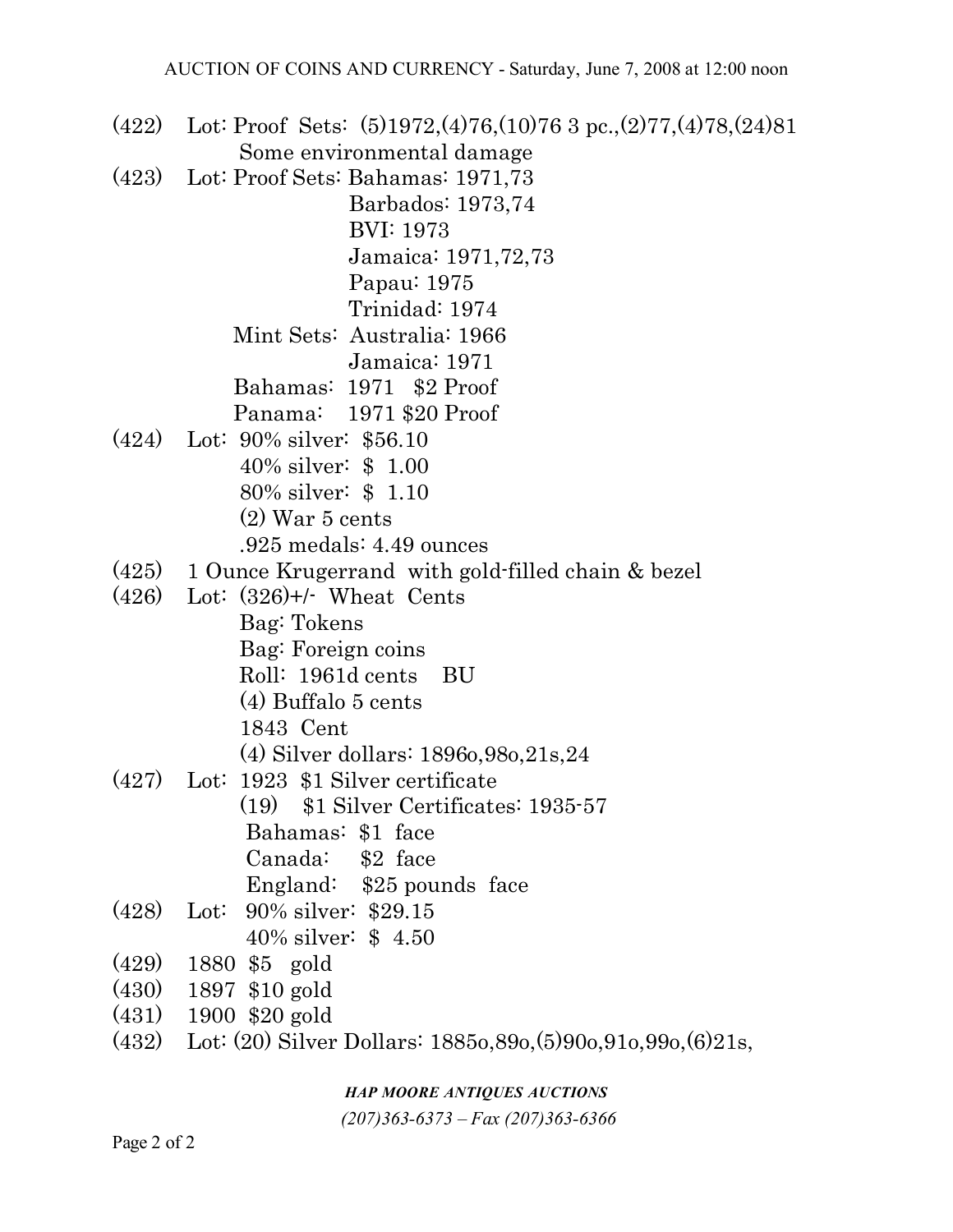$(A)$ 22,24

|  |                  | \\\/4,4\                                                                 |
|--|------------------|--------------------------------------------------------------------------|
|  |                  | $(433)$ Lot: 90% silver: \$8.45                                          |
|  |                  | 40\% silver: $$1.00$                                                     |
|  |                  | $(434)$ Lot: (9) Dollars: 1883o, 85, 89, 90, 97, 03, 21, 21d, 24         |
|  |                  | 90% silver: \$3.60                                                       |
|  |                  | Bag: US & world with some silver                                         |
|  |                  | $(435)$ Lot: 1873 \$1 gold, holed                                        |
|  |                  | 1872 \$1 gold, California round, holed                                   |
|  |                  | $(436)$ Lot: $40\%$ silver: \$ 9.00                                      |
|  |                  | 90% silver: \$8.15                                                       |
|  |                  | Bag: US & world coins                                                    |
|  |                  | $(437)$ 1901s \$5 gold                                                   |
|  |                  | (438) Lot: 90% silver: \$28.30                                           |
|  |                  | 50% silver: \$ .50                                                       |
|  |                  | 80% silver: \$ .20                                                       |
|  |                  | $(4)$ War 5 cents                                                        |
|  |                  | (439) Lot: Mexico 1968 25 Peso silver                                    |
|  |                  | (8) Buffalo 5 cent                                                       |
|  |                  | $(2)$ 1928 5\$ US Notes                                                  |
|  |                  | 1868 5 cent                                                              |
|  |                  | $(2)$ 10 cents; 1875s, 1906                                              |
|  |                  | 1914 25 cent                                                             |
|  |                  | $(2)$ Silver dollars: 1922, 35                                           |
|  |                  | $(4)$ Proof sets: $(2)$ 1976, $(2)$ 1976 silver                          |
|  |                  | $(440)$ Lot: $(2)$ Albums cents: 1909-40                                 |
|  |                  | $(2)$ Albums 5 cents: 1913-64                                            |
|  |                  | $(441)$ Lot: $(2)$ Albums 10 cents: 1916-64 \$ 8.70 face                 |
|  |                  | Albums 25 cents: 1932-64 \$18.75 face                                    |
|  |                  | (3) Albums 50 cents: 1916-63 \$30.00 face                                |
|  |                  | $(442)$ Lot: $(12)$ Silver dollars: $1921d, 21s, (3)22, d, 23d, (2)23s,$ |
|  |                  | (2)24d, 25, 27s                                                          |
|  |                  | $(443)$ Lot: 90% Silver 50 cent: \$6.60 face                             |
|  |                  | Bag: World coins                                                         |
|  |                  | 5 cents: (13) Buffalo, (7) War, (2) "V"                                  |
|  | $(444)$ 1928 \$1 |                                                                          |
|  |                  | $(445)$ Lot: $(346)$ War 5 cents                                         |
|  |                  |                                                                          |

*HAP MOORE ANTIQUES AUCTIONS*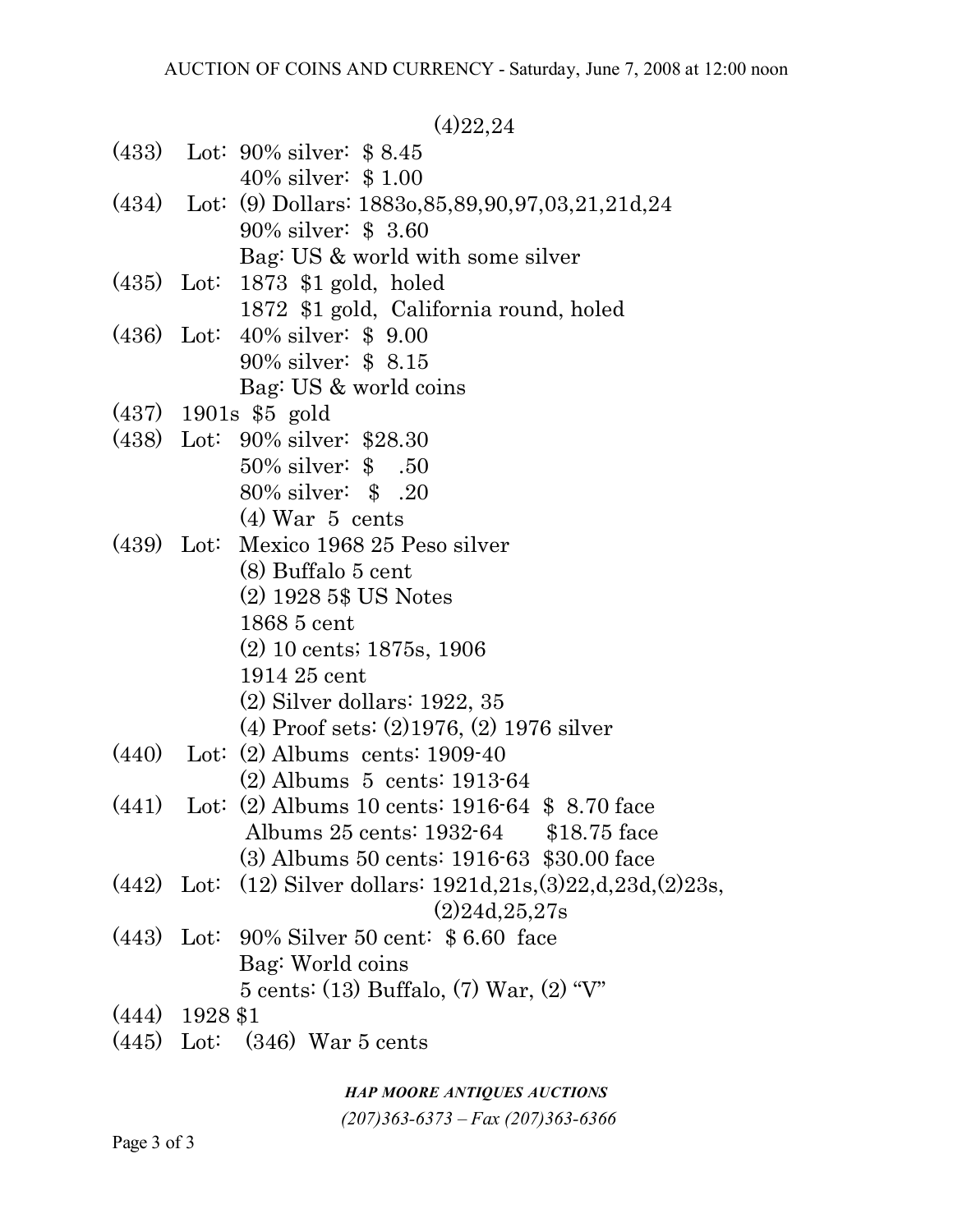- (446) Lot: (3662) Wheat cents
- (447) Lot: (1120) No Date Buffalo 5 cents
- (448) Lot: (282) Buffalo 5 cents
- (449) Lot: 90% Silver: \$ 37.45 face 40% Silver: \$ 3.00 face 80% Silver: \$ 5.50 face
- (450) Lot: (4) Albums 25 cents: 1925-64 \$ 16.00 face
	- (2) Albums 10 cents: 1916-64 \$ 10.10 face
	- (2) Silver dollars: 1921s, 22
- (451) Lot: (2) Albums cents: 1909-40 Album: 5 cents: 1913-38 (2) Albums 5 cents: 1938-78 Album; 50 cents: 1964-76
- (452) Lot: (59) \$1 Silver Certificates: 1935-57
	- (27) \$1 FRN: 1963 Unc. , some consecutive
	- (16) \$2 USN: 1953-63
	- (25) \$2 FRN: 1976 Unc.
	- ( 4) \$5 USN: 1963
	- \$6.00 face 1954 Canada notes
- (453) Lot: (28) Silver dollars in albums: 1878s,79,80,o,s,81,o,82,s, 83,s,84,o,85,86,87,o,88,89,o,90,o,91o,92,92s,94o,96
- (454) Lot: (23) Silver dollars in albums: 1897o,s,98,99o,00,01o,02o, 03s,04,21,21d,22,d,s,23,s,24,25,27d,34,d,35
- (455) Lot: (5) Albums cents: 1909-1966, includes 1909s,11s,13s,15s
	- (4) Albums 5 cents: 1883-1961
	- (8) Asst. 5 cent sleeves
- (456) Lot: (4) Albums 10 cents: 1916-64 \$21.90 face
	- (5) Albums 25 cents: 1926-64 \$45.25 face
	- (4) Albums 50 cents: 1937-64 \$20.50 face
- (457) Lot: (45) Silver Dollars: (8)1922,d,(10)1923,(6)23s, (18)24,25,26
- (458) Lot: (40) Silver dollars: 1878 7tf,(4)79,(2)80,o,(3)81,s, 83,84,(2)85,88,(2)89,90o,92s,96,(2)97o,00,(2)01o,  $(11)21,(2)21s$
- (459) Lot: (2) 50 cent: 1829, 32
- (460) 1873 Trade \$1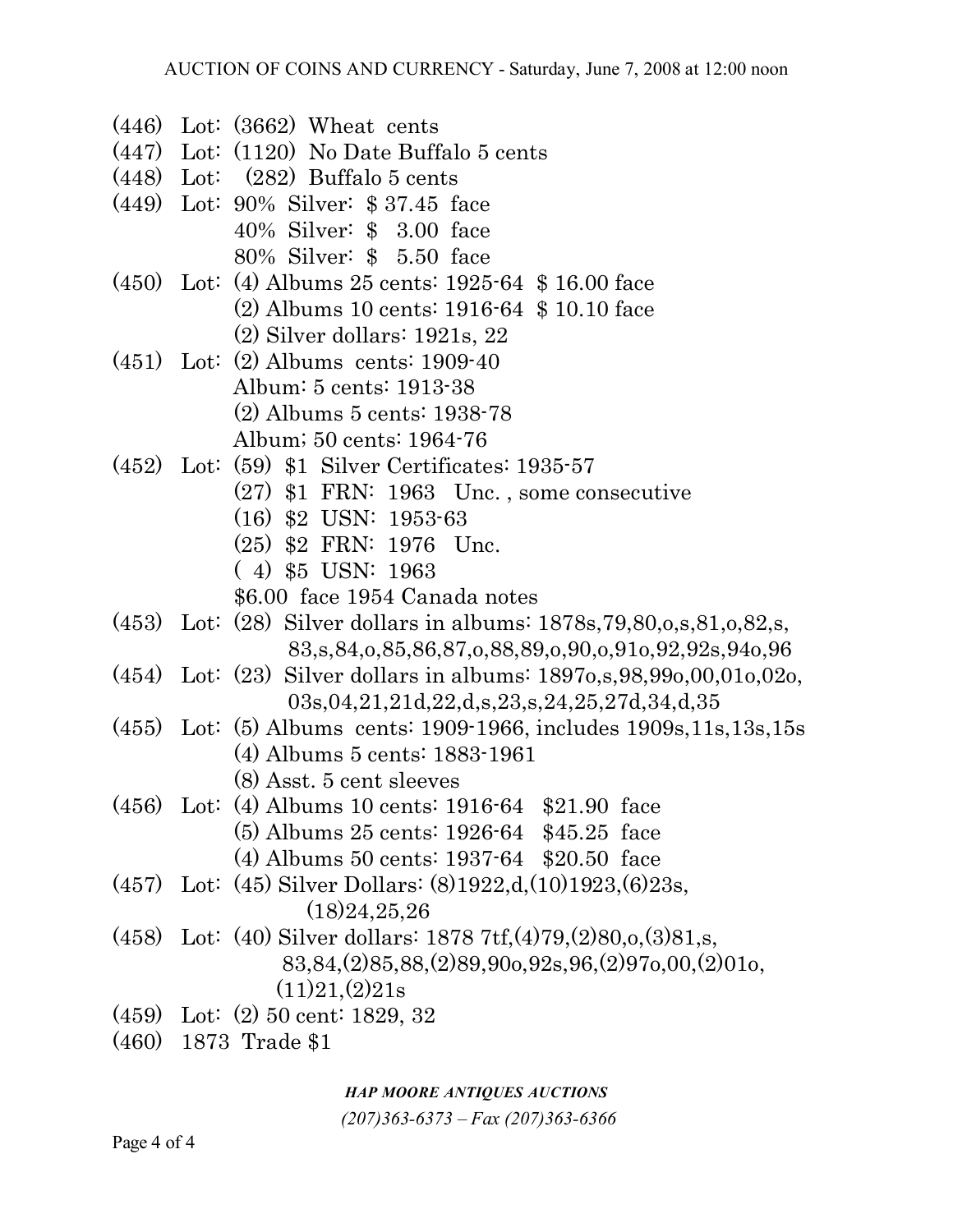- (461) 1873 \$1 gold
- (462) 1881 \$5 gold
- (463) 1908 \$5 gold
- (464) 1874 \$1 gold
- (465) Lot: 1880 ¼ \$ California gold High Grade 1871g ¼ \$ California gold
- (466) 1836 25 cent
- (467) Lot: ( 104) Indian cents: 1862-1909
	- (1707) Wheat cents
	- ( 181) Buffalo 5 cents
	- $(2)$  "V"  $5$  cents
	- ( 11) Rolls 1959 cents Unc.
	- ( 3) Rolls Unc: (2)1955,57d,58d
- (468) Lot: 90% silver: \$132.25
	- 40% silver: 48.00 80% silver: 1.45
	- War 5 cent: 1.40
- (469) 1909s Indian cent
- $(470)$  Lot:  $(4)$  1 ounce .999 silver bars
	- 14.65 ounces .925 bars
- (471) Lot: (25) Proof sets: 1954,55,(2)56,(2)57,58,59,60,61,(2)62,
	- 64,68,69,(2)70,72,74,75,76,76 3 pc.,77,(2)78
	- ( 6) Mint sets: 1961,62,63,66,89,90
	- 1986 \$1 Statue Proof
	- (2) Proof Ike \$1: 1971,74
	- (2) BU Ikes \$1: (2) 1971,73,74
- (472) Bag of world coins & currency, some silver
- (473) Lot: Bank with approximately \$13.00 silver coins 1958 date set in Lucite cube 1883 Racketeer 5 cent 95% off-center cent

1854 \$1 gold counterfeit

1610-1960 Santa Fe medal

- Newburyport watch fob
- (4) large cents: 1831,41,47, dateless

# *HAP MOORE ANTIQUES AUCTIONS*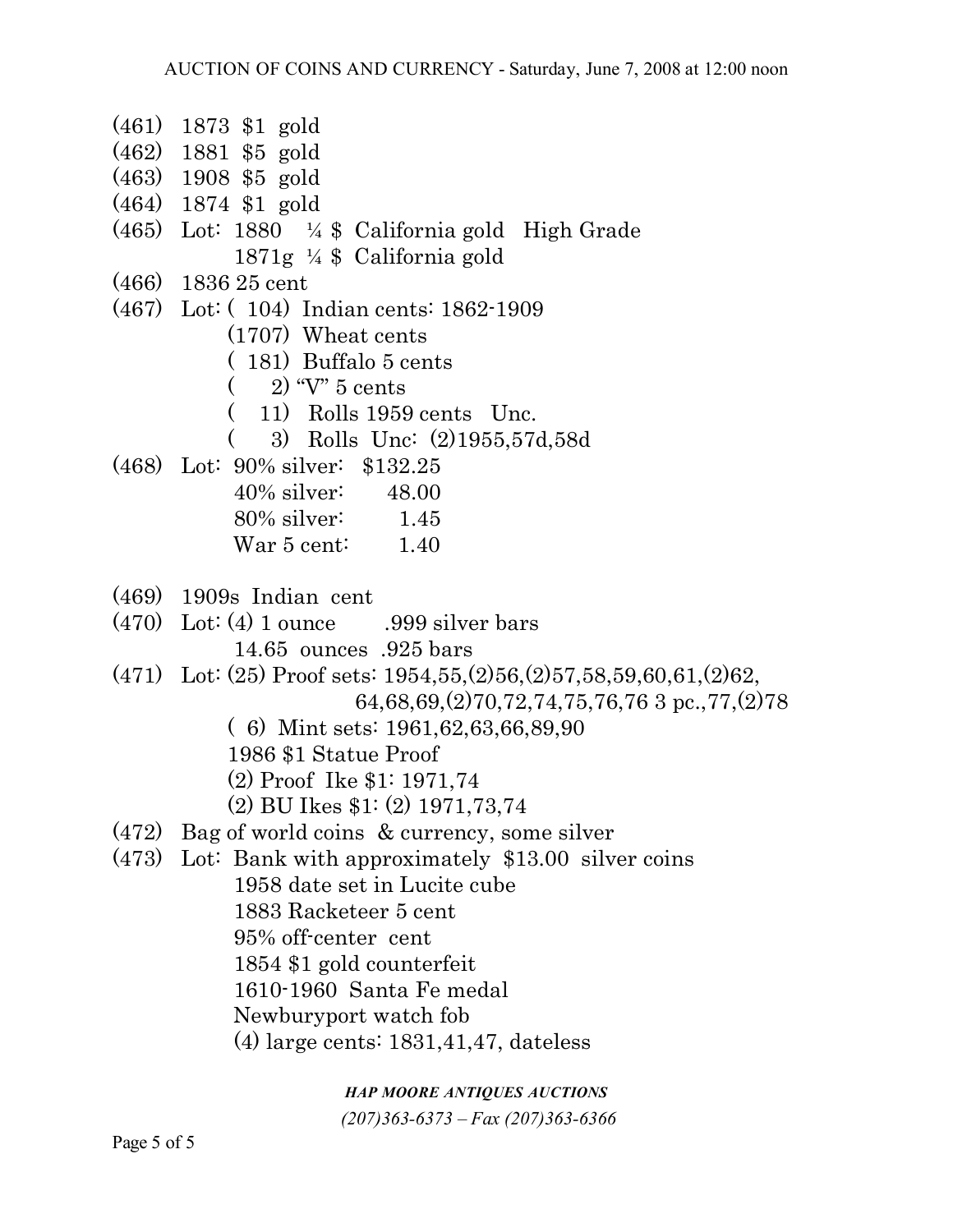1863 2 cent

- (474) 1923 STAR \$1 Silver Certificate
- (475) Lot: (7) 1923 \$1 Silver Certificate
- (476) National Bank Note: 1902, Plain Back, \$5 Merchants National Bank of Newburyport
- (477) Lot: (15) \$1 Silver certificates: 1935-57 ( 9) \$2 USN: 1928
	- 1864 \$10 Confederate note
- (478) Lot: 1899 \$1 Silver certificate 1917 \$1 USN
- (479) Lot: (23)Fractional Currency:
	- (2) 5 cent: #1230,1232
	- (8) 10 cent: #1241,1242,1244,1255,1257 1258,(2)1266
	- (3) 15 cent: #1267,(2)1269
	- (5) 25 cent: #1284,1301,1303,1309,1312
	- (5) 50 cent: #1374,1376,1379,1280,1381a
	- 1963 \$1 FRN
- (480) 1915 Austrian Ducat gold
- (481) Lot: 90% silver: \$10.10
- (482) Lot: (37) Sterling Presidents medals, 9.25 ounces
- (483) Lot: In Binder: (141) Indian cents: 1957-1909
	- 1893 Columbian 50 cent
		- (7) large cents: 1817,31,38,42,47,53,55
		- 1853 3 cent silver
		- 1865 3 cent nickel
		- 1841 ½ dime
		- 1869 5 cent
- (484) Lot: (3) 1975 Panama 100 Balboa gold .7083 ounces
- (485) Lot: (2) 1975 Jamaica \$100 gold Unc & Proof .4530 oz.
- (486) Lot: (15) 1971 Blue Ike \$1
	- $(44)$  Mint Sets:  $(5)76$  3 pc., $(10)1977$ , $(10)78$ , $(9)79$ , $(10)80$
	- (20) Proof Sets: 1975,(8)77,(6)78,(5)81
- (487) 1904 \$20 gold

# *HAP MOORE ANTIQUES AUCTIONS*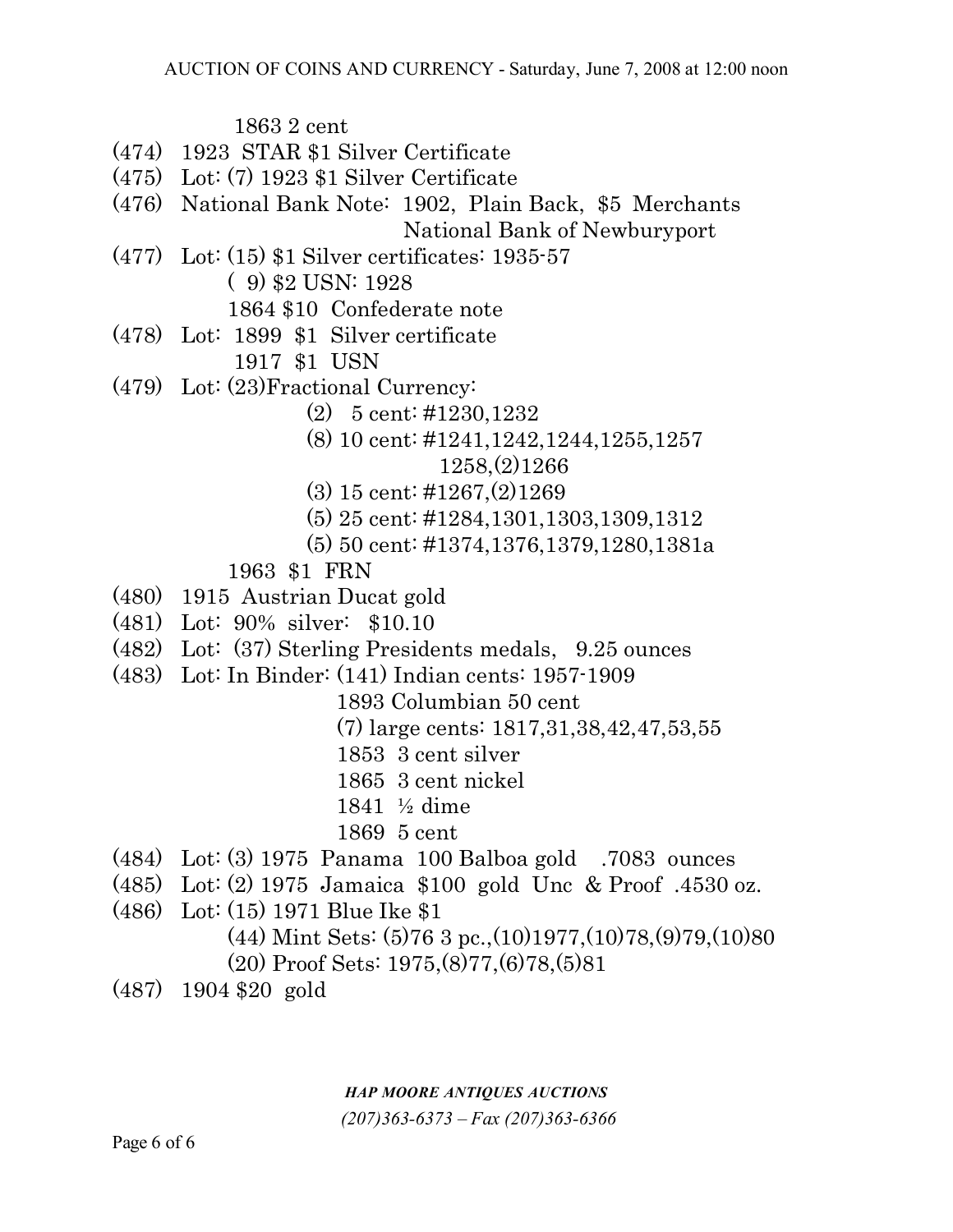(488) Lot: (8) Silver Bicentennial medals, 14.25 ounces 1884o \$1 (7) Bahamas \$2 silver (2) Bahamas \$5 silver (6) Bahamas \$10 silver (6) Assorted Franklin Mint silver medals (4) Bahamas proof sets: 1971,73,(2) 75 (2) Bahamas 1971 mint sets (2) BVI 1975 proof sets Papau 1975 proof set (2) Trinidad proof sets: 1972,75 Bag of assorted bicentennial medals (489) 1912 \$21/2 gold (490) 1912 \$5 gold (491) 1854 \$1 gold, Type 2 (492) Gold nugget; .18 ounces (493) Lot: (11) \$1 silver certificates: 1935-57 (14) \$2 USN :1953-63 Bag of world coins, some silver (494) Lot: (24) Indian cents: 1860-1907 1865 3 cent nickel 1858 ½ dime (4) 5 cent: 1866,72,(2)82 (3) 10 cent: 1829,35,1837 stars 1877s 25 cent 1861o 50 cent (495) Lot: (2) 1893 Columbian 50 cent (3) 1925 Lexington 50 cent (496) Lot: 90% silver: \$10.00 40% silver: 4.80 (5) silver dollars: 1885,(2)1922,24 (497) Lot: Binder of (269) Early world coins including German states, Italy, Japan, Swiss & silver (498) Swiss 1926b 5 Franc (499) Lot: Binder of (276) early world coins including Denmark, Norway, Sweden, England & silver

*HAP MOORE ANTIQUES AUCTIONS*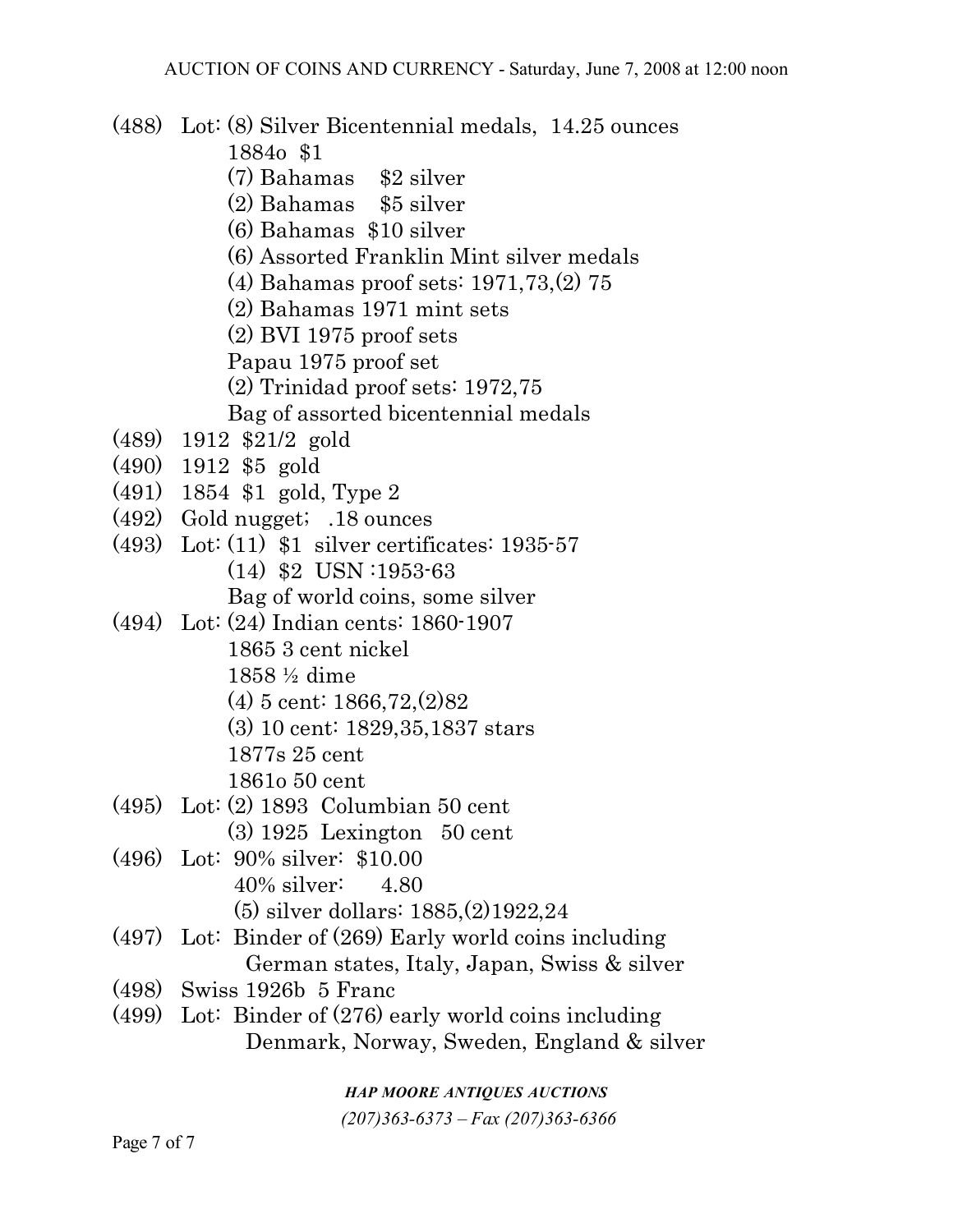- (500) 1875 ½\$ round California gold
- (501) Lot: (2) 50 cents: 1820/19, 1824
- (502) Lot: 1893 Columbian 50 cent (2) 1925 Lexington 50 cent 1925 Stone Mt. 50 cent
- (503) Lot: 1926 Oregon 50 cent High Grade 1921 Pilgrim 50 cent High Grade
- (504) Lot: Binder of Indian cents, type coins & early Canada
- (505) Lot: (10) Assorted silver Cobs
- $(506)$  1883 No Cents 5 cent High Grade
- (507) England 1824 Sovereign
- (508) England 1818 Crown High Grade
- (509) Lot: 1864 \$1 Confederate
	- (4) 1864 \$ 5 Confederate
	- (2) 1864 \$10 Confederate
	- (3) 1864 \$20 Confederate
	- (2) 1864 \$50 Confederate
	- (2) 1861 \$100 Confederate
	- (2) 1862 \$100 Confederate

1864 \$100 Confederate

25 cent fractional

Bag of foreign paper

- Manufacturer's & Farmer's Bank, \$1, 1862 Georgia
- (510) Lot: Canada \$1 1972 (12) Canada silver dollars: 1971, (9)72,(2)73 Mint medal (3) England 1971 proof sets
- (511) Lot: (21) 1963b \$1 FRN Unc. (34) \$2 USN: 1928-63 1928 \$10 Boston brown seal
	-
	- 1928 \$20 Boston brown seal
	- 1934d \$5 Silver certificate
	- 1928 \$20 Gold certificate
	- 1935a \$1 Hawaii silver certificate
	- 1935a \$1 North Africa silver certificate

*HAP MOORE ANTIQUES AUCTIONS*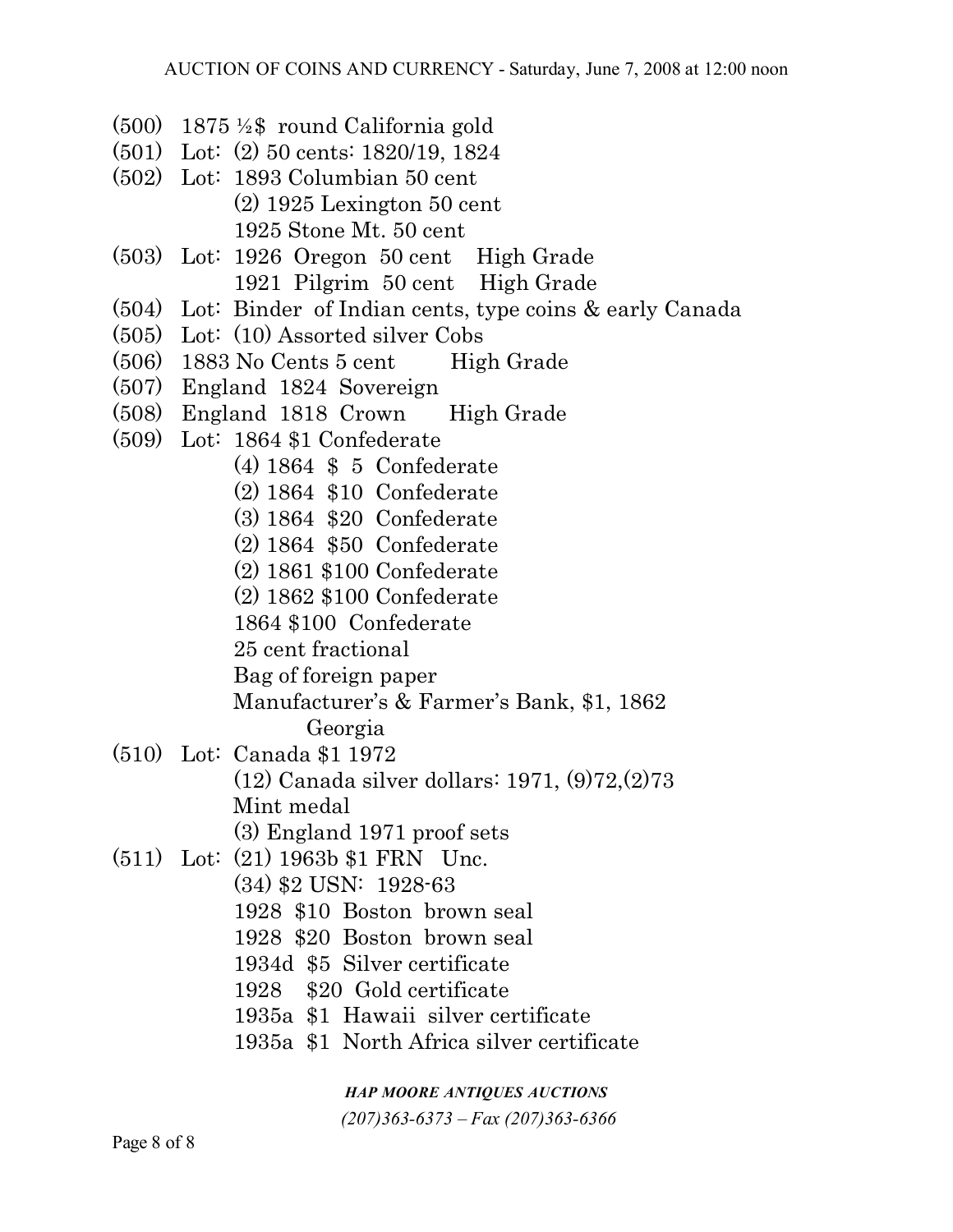- (512) Lot: (4) Albums cents: 1857-1964
- (513) Lot: (127) Indian cents (267) Wheat cents includes 1911d,13d
- (514) Lot: 90% silver: \$24.75
	- 40% silver: 10.50
	- 50% silver: 1.95
- (515) Lot: 1972 Cayman \$25

Bag of world coins including silver

(5) buffalo 5 cent

(2) "V" 5 cent

1867 5 cent

1882 10 cent

- 1935 \$1
- 1957a \$1 silver certificate
- 1953b \$2 USN
- \$8.00 face Canada notes
- (516) 1820 25 cent
- (517) 1878s Trade \$1
- (518) 1875s 20 cent
- (519) 1928 \$1
- (520) Lot: (37) silver dollars: 1878s,(2)79,(3)80,82o,83,(2)84,85,o,  $(2)87,890,90s,0,(2)91,0,92s,(2)97, (2)990,$ 
	- $(2)010,(2)21s,22,(3)23,d,24,35$
- (521) Lot: (78) Indian cents includes 1862,65,74, 1901 High Grade (3) "V" 5 cents
	-
	- (111) Buffalo 5 cent
	- Bag of world coins, some silver
- (522) Lot: 90% silver: \$70.80
	- 40% silver: 1.00
	- $(1)$  war 5 cent
- (523) Lot: (2663) Wheat cents
	- (4) Proof Ikes: 1971,72,73,74
- (524) Lot: (2) 50 cents: 1829,1833

#### *HAP MOORE ANTIQUES AUCTIONS*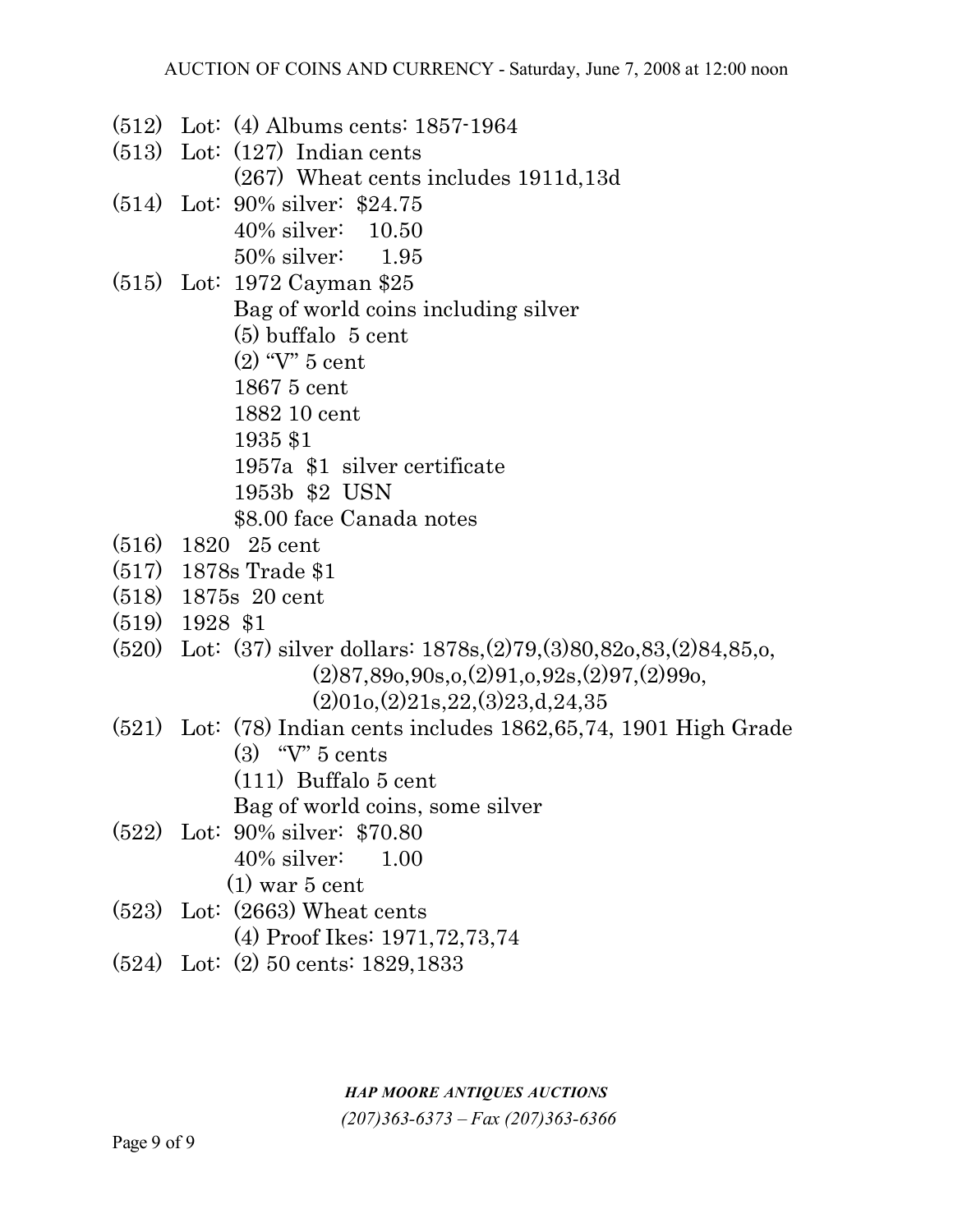(525) Lot: (3) 3 cent nickel : 1867,(2)81 (2) 2 cent; 1865,66 1847 ½ dime (2) 5 cent ; 1868,83 1859 10 cent 1875 ½\$ octagonal California gold holed 1873 ¼\$ round California gold holed George Washington medalet (526) Lot: (9) large cents: 1819,38,41,44,45,47,48,53,56 (527) 1881 \$10 gold (528) 1911d \$20 gold (529) Lot: (2) 1875s 20 cent (530) 1798 \$1 (531) 1849 \$1 gold (532) Lot: (2) 50 cent; 1832,1877s (533) Lot: (270) Indian cents, including (2)1857,58,59,64L, 68,(2)75,76 (534) Lot: ( 24) 1929 & 1930 cents Unc. (173) Steel cents (535) Lot: (10) Large cents: 1810,38,39,43,46,49,51,52,53, dateless (536) Lot: 1861 3 cent silver 1864 2 cent 1867 5 cent (2) 1893 Columbian 50 cent (6) silver dollars: 1887o,00,21,(3)23 (4) buffalo 5 cents (2) "V" 5 cents (1) war 5 cent 90% silver: \$ 7.30 40% silver: .50 (537) 1874 \$3 gold (538) 1928 \$1 (539) 1865 2 cent High Grade (540) 1899 \$5 silver certificate (541) Lot: 1899 \$1 silver certificate

1934a Hawaii \$10 silver certificate

### *HAP MOORE ANTIQUES AUCTIONS*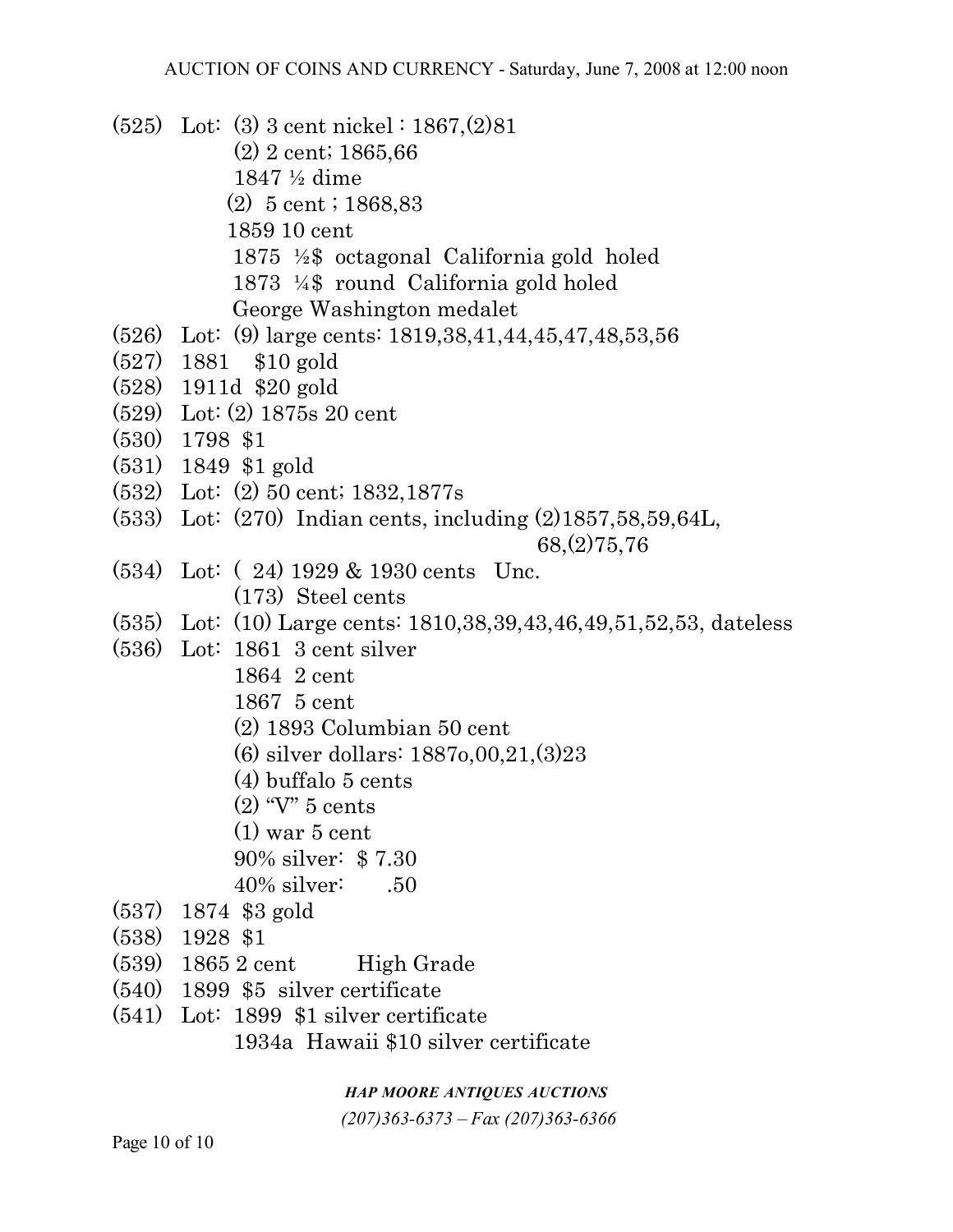- (542) Lot: 90% silver: \$ 7.05 40% silver: 4.50 (7) silver dollars: 1878 7tf,80,(2)22,23s,24,34d (27) Indian cents Foreign note
- (543) 1873 Trade \$1
- (544) 1831 50 cent
- (545) 1837 50 cent
- (546) Lot: (3) 50 cent: 1916d,17,21
- (547) 1921 Pilgrim 50 cent
- (548) 1865 2 cent High Grade
- (549) Lot: (2) 1865 2 cent
	- 1867 3 cent nickel
	- 1867 5 cent
	- 1898s 10 cent
	- (3) 50 cents: 1834,1907d,1925 Stone Mt.
- (550) 1853 \$1 gold
- (551) 1915 \$21/2 gold
- (552) 1881s \$5 gold
- (553) 1881 \$10 gold
- (554) 1881 \$10 gold
- (555) Lot: (462) wheat cents
	- ( 22) Indian cents
	- ( 3) "V" 5 cents
	- Bag tokens
	- 40% silver: \$ 6.00
	- 90% silver: \$ 8.00
- (556) Lot: (2) 1851 ½ cents 1858o ½ dime 1853 Arrows 25 cent (6) silver dollars: (2)1879s,80,84,99o,24
- (557) 1899 \$1 silver certificate
- (558) Bag of world coins including 1798 8 reales (50) Indian cents
	- (5) "V" 5 cents
	- (14) wheat cents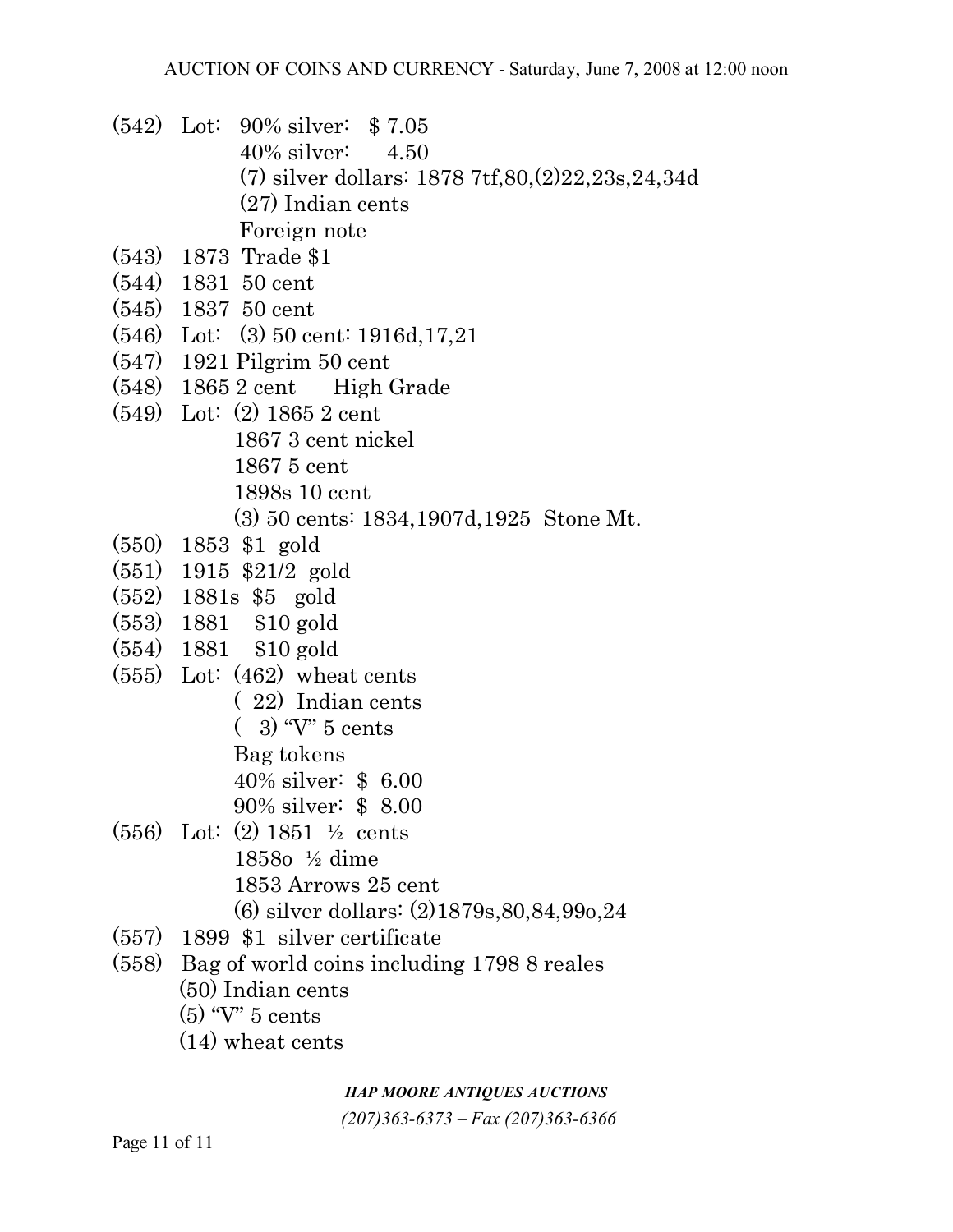- (559) Lot; 90% silver Barber; \$ 5.90 40% silver: 2.00 90% silver: .25
- (560) Lot: (4) 2 cents: 1864,(2)65,69 (3) 3 cent silvers: (2)1853,58
	- (2) 1967 3 cent nickel
	- 1853 ½ dime
	- (3) 5 cents: 1867,68,83 no cents
	- (2) 50 cents; 1858o,76
- (561) Lot: 1892 Columbian 50 cent
	- (3) 1893 Columbian 50 cent
	- (3) Booker 50 cents: 1946,46s,51
	- 1941 50 cent
- (562) Lot: (15) silver dollars: (2)1878s,84o,90o,(2)00o,02,21,  $(3)21s,22(2)23,24$
- (563) Lot: Century of Progress medal
	- (9) Assorted medals
	- (16) Famous American medals, Medallic Arts Co.
- (564) 1909s cent HMA
- (565) Bag of world & US coins including silver (4) silver dollars: 1888, (2)21s, 22d
- (566) (3) Albums cents: 1859-1964 (2) Albums 5 cents: 1907-1964 (2) Albums 10 cents: 1916-1964 \$6.00 face 25 cent album
- (567) Bag of early coins with silver
- (568) 90% silver: \$ 9.90
- (569) 1835 ½ cent
	- (4) large cents: 1846,47,52,58
	- (2) 3 cent nickel: 1867,81
	- (5) 5 cents: (2)1867, 1867 rays, (2) 1943
	- (4) 10 cents: 1839o,49,52,54o
- (570) (12) 2 cents: (4)1864,(4)65,(4)67
- (571) 1927 \$20 gold